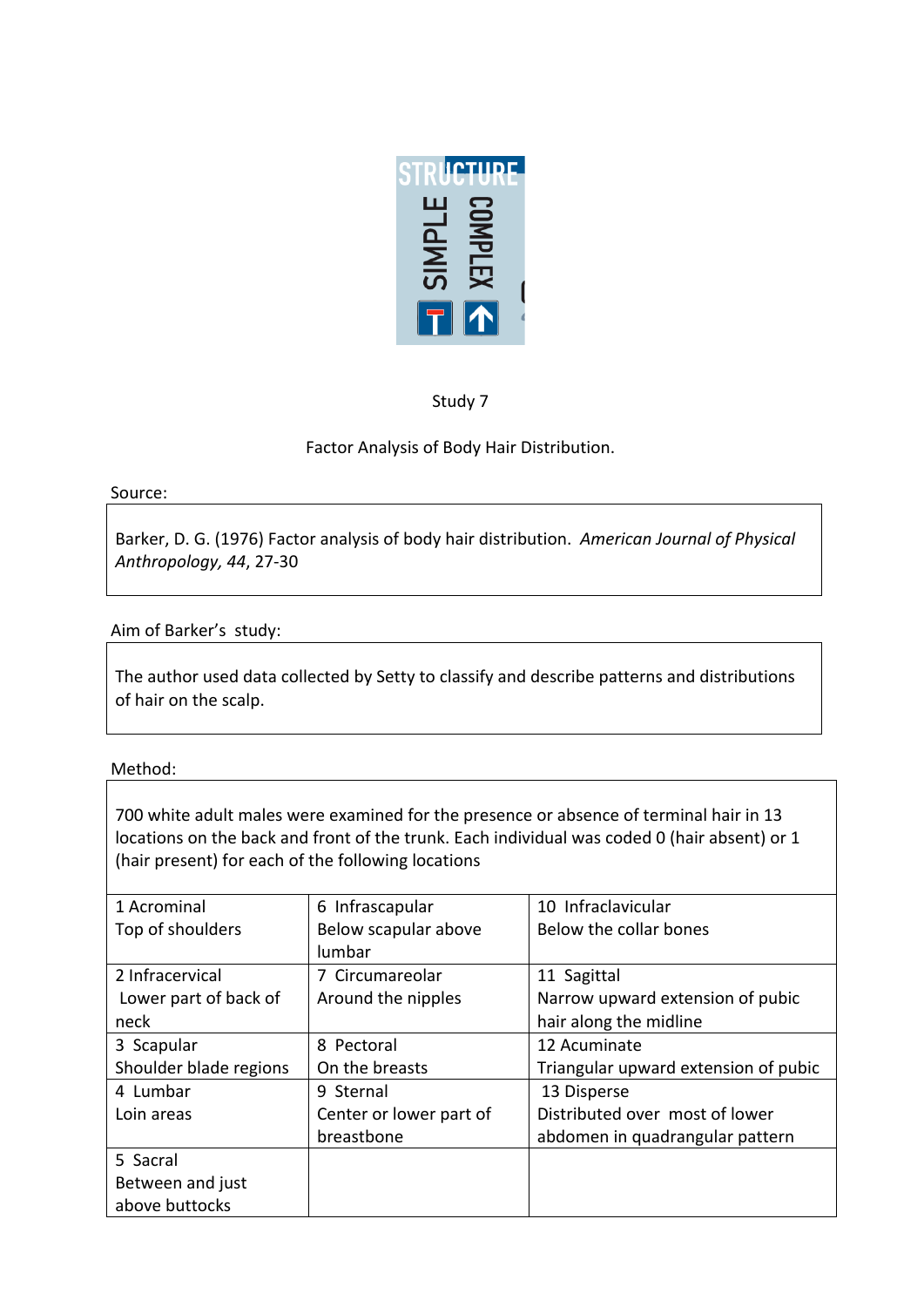Procedure of data analysis:

The variables were intercorrelated (using phi coefficients), factor analyzed (principle axis), and rotated to simple structure (Varimax routine). A five factor solution was selected for presentation.

Table 1

Input for factor analysis

1 .55 1 .40.39 1 .60.48.41 1 .21 .19 .03 .27 1 .49.51.51.60.18 1 .12 .13 .09 .15 .16 .15 1 .28 .32 .18 .30 .27 .31 .48 1 .23 .26 .18 .17 .25 .20 .38 .47 1 .31 .41 .20 .29 .25 .30 .28 .46 .47 1 .09 .13 .07 .12 .15 .11 .33 .34 .34 .22 1 .12 .13 .08 .14 .16 .14 .39 .42 .14 .23 .84 1 .30 .15 .22 .31 .10 .31 .18 .26 .02 .10 .17 .21

Variable names see above.

Eigenvalues:

4.35 2.11 1.17 0.93 0.86 ...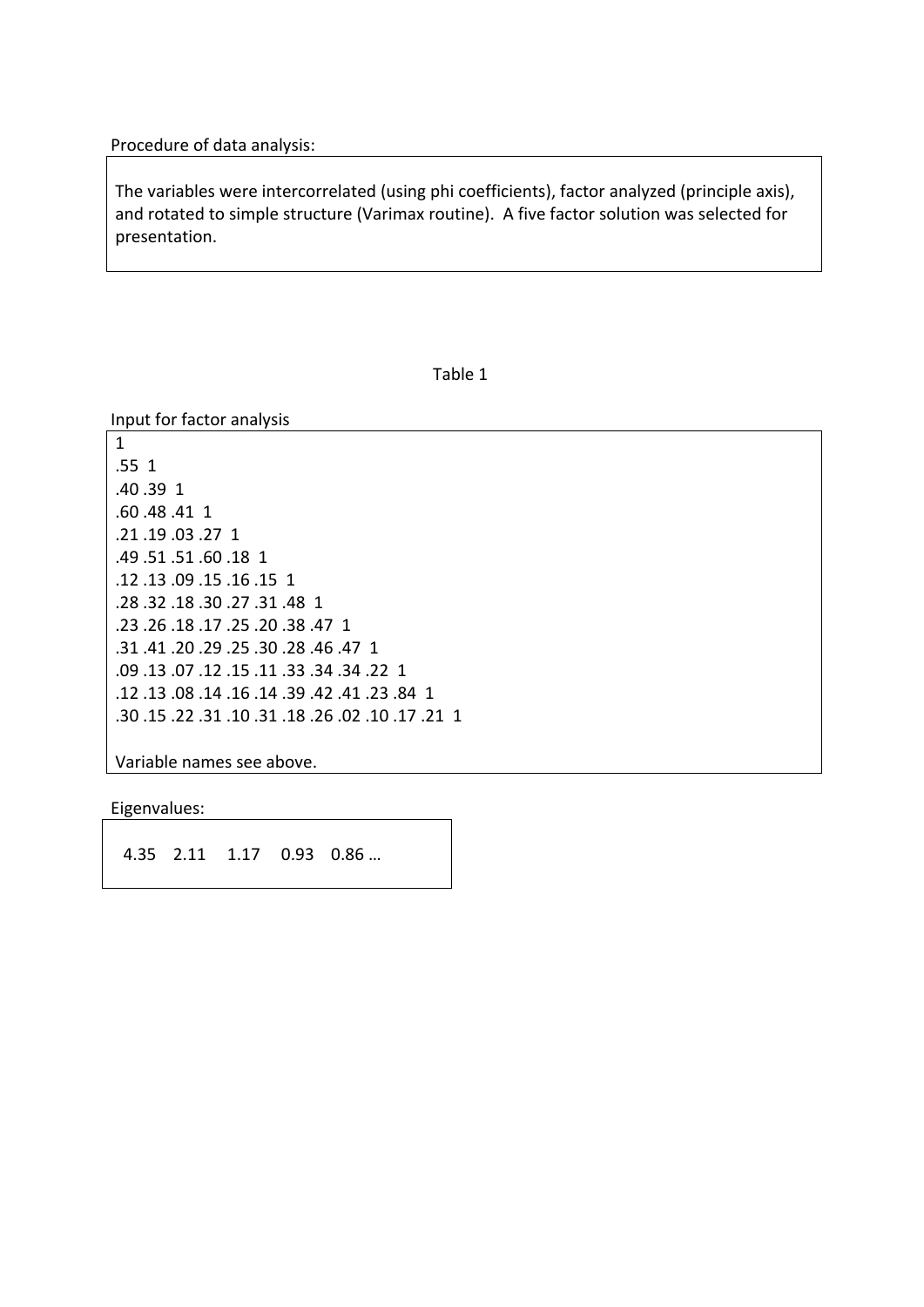### Varimax results

## The following Varimax results have been obtained by recalculation. They differ only slightly from Barker's Varimax results.

#### Table 2

|                | F <sub>1</sub> | F <sub>2</sub> | F <sub>3</sub> |                                    |  |
|----------------|----------------|----------------|----------------|------------------------------------|--|
| Nos.           | Upper          | <b>Breasts</b> |                | Variables                          |  |
|                | Trunk?         | Pubic          | ?              |                                    |  |
| $\mathbf{1}$   | .76            | .02            | .20            | Top of shoulders                   |  |
| $\overline{2}$ | .67            | $-.02$         | .37            | Lower part of back of neck         |  |
| 3              | .69            | .05            | .00.           | Shoulder blade regions             |  |
| 4              | .79            | .07            | .15            | Loin areas                         |  |
| 5              | .16            | .07            | .50            | Between and above buttocks         |  |
| 6              | .79            | .08            | .12            | Below scapular above lumbar        |  |
| 7              | .06            | .52            | .39            | Around the nipples                 |  |
| 8              | .27            | .46            | .54            | On the breasts                     |  |
| 9              | .09            | .34            | .71            | Center or lower part of breastbone |  |
| 10             | .28            | .12            | .72            | Below the collar bones             |  |
| 11             | .02            | .88            | .11            | Pubic hair along the midline       |  |
| 12             | .05            | .90            | .15            | Upward extension of pubic hair     |  |
| 13             | .51            | .41            | $-.29$         | Over most of lower abdomen         |  |
|                |                |                |                |                                    |  |
| %              | 24.6           | 18.4           | 15.7           |                                    |  |

#### Varimax-rotated loadings of PCA factors

### Varimax factor interpretation:

F1: The loadings seem to group upper trunk locations. But incomprehensible exceptions also exist: loadings have Loin areas (4), above lumbar (6), lower abdomen (13); and no loadings have upper trunk breast areas (5, 7, 8, 9, 10).

F2: Breasts and pubic area are apparently areas of sexual characteristics.

F3: These body parts (10, 9, 8, 5) do not seem to have anatomical or functional commonalities.

#### Criticism:!

Only one of three Varimiax factors can be regarded as plausible.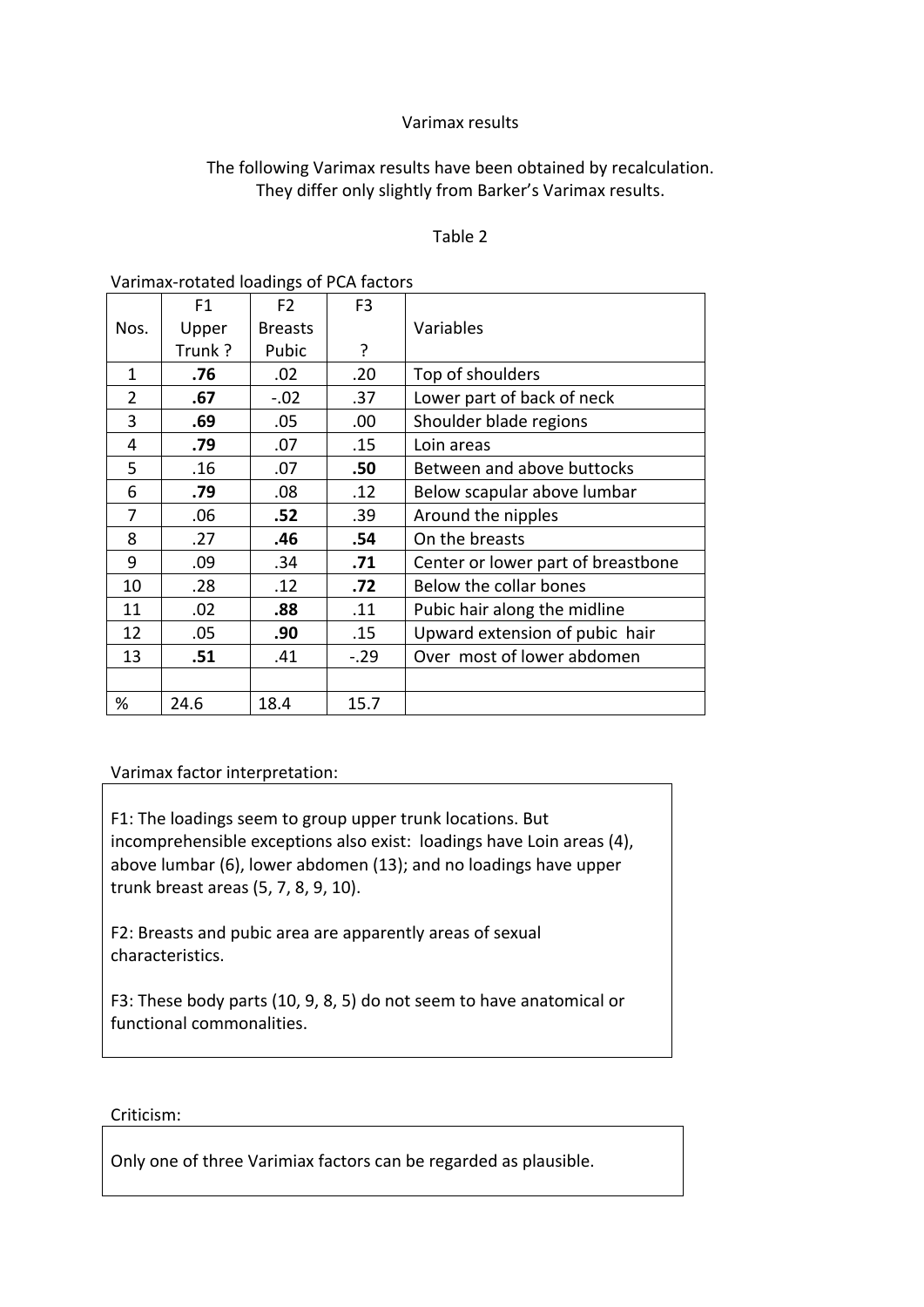## Varimin results

Table 3

Varimin-rotated loadings of PCA factors:

|                | F <sub>1</sub> | F <sub>2</sub> | F <sub>3</sub>                           |                                    |  |
|----------------|----------------|----------------|------------------------------------------|------------------------------------|--|
| No.            | General        | Upper          | <b>Pubic</b>                             | Variables                          |  |
|                | Hair           | <b>Back</b>    | Region                                   |                                    |  |
|                | Growth         | VS.            | VS.                                      |                                    |  |
|                |                | Lower          | Other                                    |                                    |  |
|                |                | Front          | Regions                                  |                                    |  |
|                |                | ?              |                                          |                                    |  |
| $\mathbf{1}$   | .60            | $-39$          | .32                                      | Top of shoulders                   |  |
| $\overline{2}$ | .57            | $-.24$         | .45                                      | Lower part of back of neck         |  |
| 3              | .50            | $-.45$         | .15                                      | Shoulder blade regions             |  |
| 4              | .64            | $-.43$         | .26                                      | Loin areas                         |  |
| 5              | .33            | .22            | .36                                      | Between and above buttocks         |  |
| 6              | .64            | $-.44$         | .23                                      | Below scapular above lumbar        |  |
| 7              | .51            | .41            | $-.04$                                   | Around the nipples                 |  |
| 8              | .67            | .33            | On the breasts<br>.16                    |                                    |  |
| 9              | .53            | .50            | .31                                      | Center or lower part of breastbone |  |
| 10             | .52            | .29            | .51                                      | Below the collar bones             |  |
| 11             | .62            | .40            | $-.49$<br>Pubic hair along the midline   |                                    |  |
| 12             | .67            | .42            | Upward extension of pubic hair<br>$-.47$ |                                    |  |
| 13             | .52            | $-.36$         | Over most of lower abdomen<br>$-.34$     |                                    |  |
|                |                |                |                                          |                                    |  |
| %              | 32.3           | 14.8           | 11.7                                     | $Sum = 59.7$                       |  |

Interpretation of Varimin factors:

F1: This is a general factor that indicates variance of body hair growth irrespective of locations on the body's surface.

F2: This is a bipolar factor with negative loadings for upper trunk (upper back locations) and positive loadings for lower front (breast and belly locations. Two less explainable exceptions are noticeable: Lower abdomen, 13, and above lumbar, 6, oddly have negative loadings.

F3: This is the pubic hair location